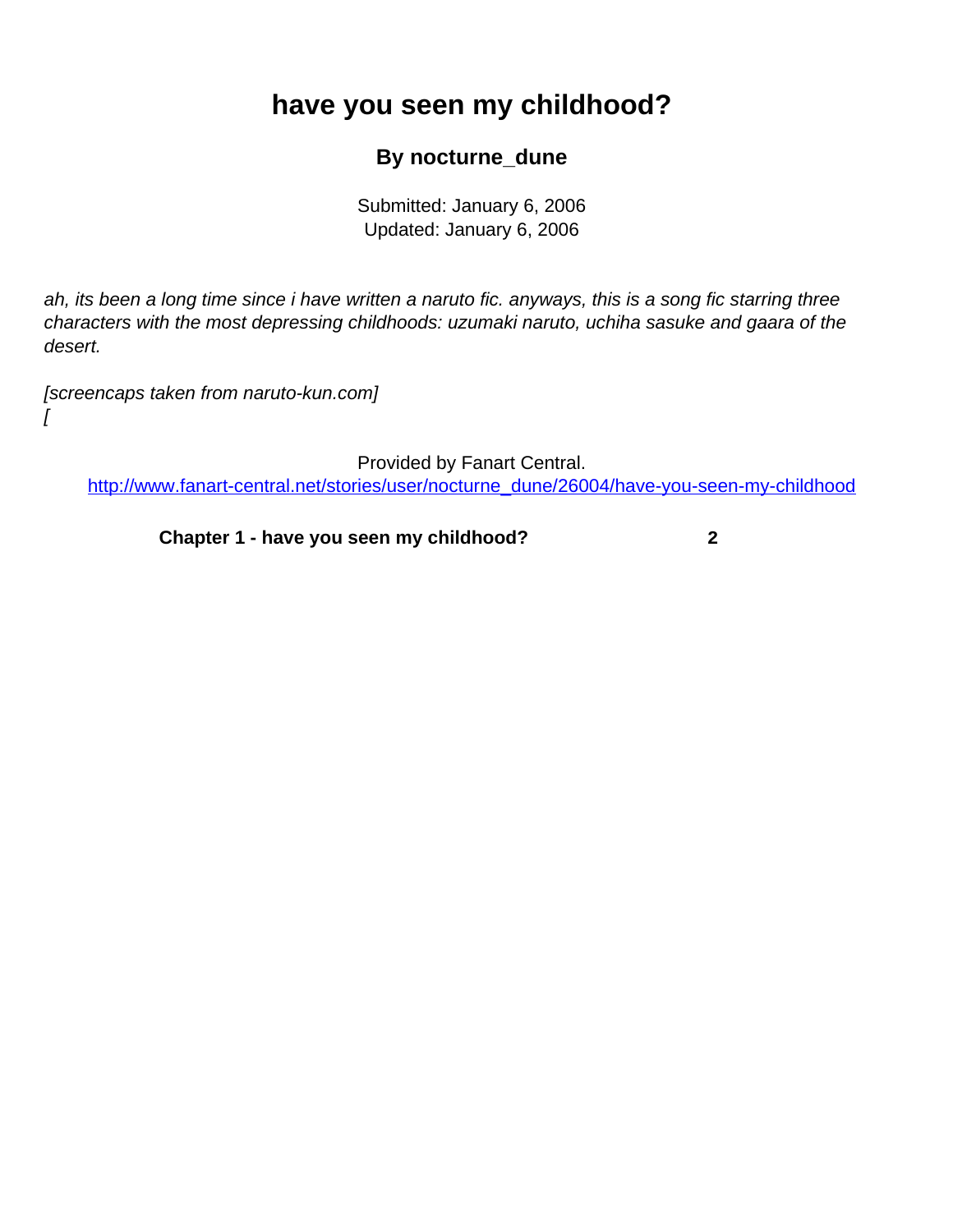## **1 - have you seen my childhood?**

<span id="page-1-0"></span>have you seen my childhood? by ~Feyd-rauthAHave You Seen My Childhood?I... have you seen my childhood?The blonde boy ran. Fast.Away from the people. Away from the fire that he so loved to play with. Though he ran not because they were chasing him, he did so because he couldn't take anymore.'... I'm a monster... I'm a monster...' he muttered under his breath as he disappeared into the forest.i'm searching for the world that i come fromcause i've been looking aroundin the lost and found of my heartDeciding that he had strayed far enough from the crowd, the boy stopped, exhausted. He sat under a tree and stared at the perfectly clear blue sky.The laughter of village children he had heard once before resounded in his mind. He saw them once on a day like this... and how he wished he could've joined them, to have seized the perfect day to play, as anyone has the right to do so.no one understands meBut no. There were no such days for Uzumaki Naruto.they view it as strange eccentricitiesUnfair, he thought. The whole world was unfair. Of all the kids in Konoha, it had to be him. What's so psecial about having a raging demon sealed inside your body? Nothing. In fact, it sucked. If it wasn't for kyuubi, he would've been a normal kid... doing normal things and probably living a normal life.cause i keep kidding aroundlike a child but pardon mepeople say i'm not okaycause i love such elementary thingsHe imagined... what if it hadn't been him? He'd belong to the crowd he had just ran away from. And what would be funnier than that, he asked himself.its been my fate to compensateIt'd be funnier if he was one of those kids who made fun of the freak who had a demon in his body, who posed more as a threat rather than one of his own.for the childhood ive never knownII... have you seen my childhood?He used to be happy. He didn't use to care about things beyond that of which he could carry. Being alive was good enough, especially when your older brother is the strongest in your clan. Kind of brings out that proud feeling, doesn't it?Imagine this little kid's horror when he saw the blood of his entire clan flowing on the ground by his feet. But what he couldn't grasp is that it wasn't the doing of any of their enemies... it was spilled by one of their own.im searching for that wonder in my youthUchiha Itachi... the person he had looked up to. His older brother.like pirates and adventurous dreamsof conquest and kings on the throneItachi had taken almost everything from Sasuke. His family, a normal life, and more things Sasuke should've held near and dear... things other than killing his brother to pursue him to live.Things to tell him that there was more to life, to tell him that he had another purpose.before you judge me,'I must kill him. It is my PURPOSE.' Such strong words.try hard to love meThe raven haired boy stopped himself from reminiscing. It was... too much. Even after all those years, even after all he had already been through after that fateful day. He stood up and went, for Orochimaru summoned him.look within your heart then ask,'It is time.'IIIhave you seen my childhood?Another sleepless night. He tried hard to fight the memories off.'Can I play with you?' Finally, he mustered the courage to speak to them as he held the ball he had just retrieved from a high wall, with a little help of course.people say im strange that waycause i love such elementary things'Get away from me, you freak!' one girl shouted.'Look, it's Gaara the monster!' another boy added.its been my fate to compensatefor the childhood ive never knownGaara wasn't always the blood thirsty monster he is now. All he wanted was someone to play with, to talk to... to love. But unfortunately, he wasn't "stable". He never intented to kill, but he couldn't stop the sand, even if he tried.And to think he thought it was love all those years.... have you seen my childhood?And then there was Yashamaru... the only memory of his mother, for he looked almost exactly like her. The one who stops him whenever he was about to kill someone AGAIN, unintentionally. The one who told him what love was all about.Gaara caused him pain the moment he was born. And that scar drove him to kill the boy.im searching for that wonder in my youthGaara closed his eyes. He remembered